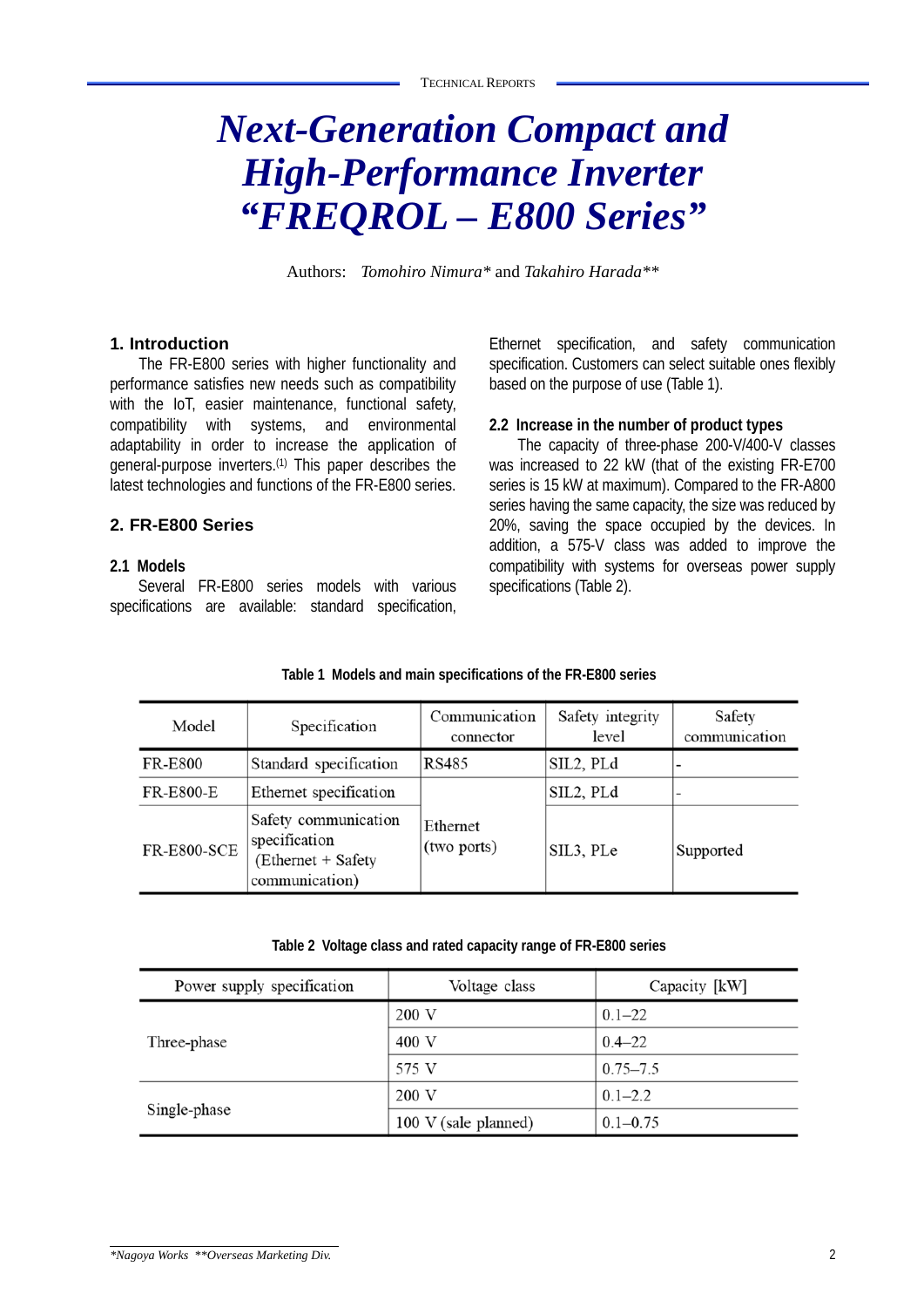## **3. The IoT Era**

#### **3.1 Provision of CC-Link IE TSN as a standard feature**

The FR-E800 series comes with CC-Link IE Time Sensitive Networking (TSN) as a standard feature. Highspeed, stable communications allow production site data to be collected in real time, contributing to higher productivity.

### **3.2 Support for multiple protocols**

Some FR-E800 series models support the main industrial Ethernet protocols (Table 3). The protocol to be used can be switched by parameter setting, enabling inverters to be introduced as needed for networks in use without additional options.

## **3.3 Provision of two Ethernet ports as a standard feature**

The new series has two Ethernet ports as a standard feature, enabling line wiring without switching hubs. When the specification is changed such as adding a device, it is possible to easily establish a network simply by connecting a cable to an available port.

### **4. Maintenance Functions**

#### **4.1 AI fault diagnosis**

The FR-E800 series automatically stores data (e.g., time, current value, and parameter setting values) when an alarm is issued. An engineering tool, FR Configurator2, employing AI technologies can be used to perform AI analysis of such data like development engineers do (Fig. 1). This enables rapid troubleshooting without special skills.

| Model         | $(100Mbps)^{*1}$ | CC-Link IE TSN CC-Link IE Field   MODBUS<br>Network Basic*2 | $/TCP^{*3}$ | $PROFINET^{*4}$ EtherNet/IP <sup>*5</sup>   BACnet/IP <sup>*6</sup>   EtherCAT <sup>*7</sup> |   |
|---------------|------------------|-------------------------------------------------------------|-------------|----------------------------------------------------------------------------------------------|---|
| FR-E800-[]EPA |                  |                                                             |             |                                                                                              |   |
| FR-E800-[]EPB |                  |                                                             |             |                                                                                              |   |
| FR-E800-[]EPC |                  |                                                             |             |                                                                                              | C |

**Table 3 Supported Ethernet protocols**

- 11 Gbps will be supported in the future as an option.<br>2 "CC-Link IE Field Network Basic" is a registered trademark of the CC-Link
- Partner Association.<br>
<sup>3</sup> "MODBUS" is a registered trademark of Schneider Automation Inc.
- <sup>4</sup> "PROFINET" is a trademark or registered trademark of PROFIBUS & PROFINET International.

 $\bullet$ : Supported,  $\circ$ : To be supported in the future

- 5 "EtherNet/IP" is a registered trademark of Open DeviceNet Vendor Association, Inc. (ODVA).
- <sup>6</sup> "BACnet" is a registered trademark of the American Society of Heating,<br>Refrigerating and Air-Conditioning Engineers (ASHRAE).
- <sup>7</sup> "EtherCAT" is a trademark of Beckhoff Automation GmbH.



**Fig. 1 Overview of AI fault diagnosis**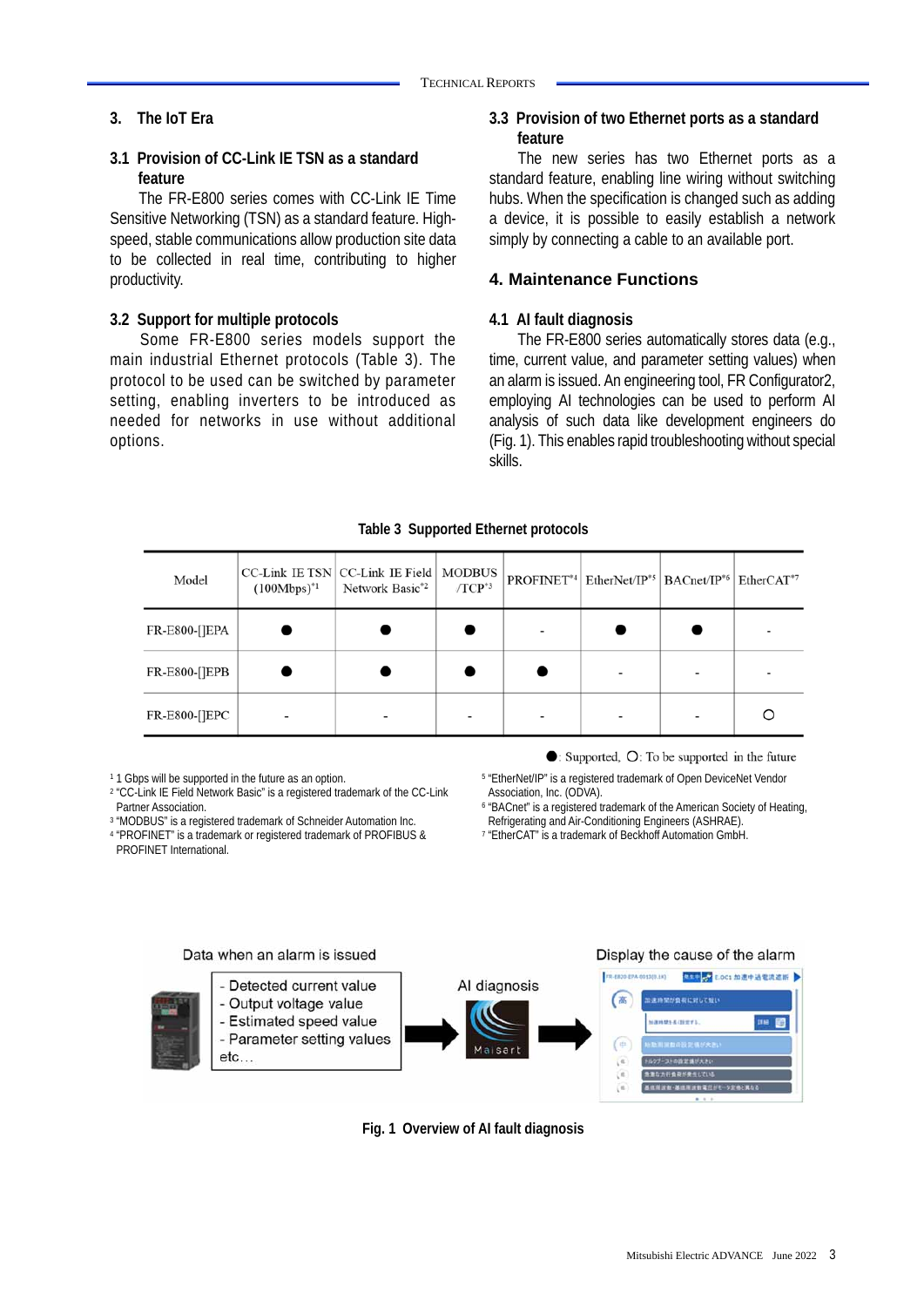#### **4.2 Corrosion-Attack-Level Alert System (CALAS)**

The world's first<sup>\*1</sup> Corrosion-Attack-Level Alert System (CALAS) can detect signs of damage to inverters caused by corrosive gas (Fig. 2). The system measures the combined resistance value from multiple metal corrosion sensors and senses the degree of corrosion of metal parts due to corrosive gas in the air in stages.

Through such detection of signs of damage, users are encouraged to improve the environment of the production equipment, which helps reduce equipment downtime (provided only on products having coated boards).

#### **4.3 Power cycle life diagnosis**

The technology used to estimate the temperature of semiconductor chips installed on inverter modules has been improved, making it possible to understand the difference in temperature between heating and cooling with high accuracy. This enables power cycle life diagnosis of modules (Fig. 3). If the life falls below the specified value, a warning signal is output, contributing to predictive maintenance of equipment and more stable operation.



**Fig. 2 Overview of Corrosion–Attack–Level Alert System** 



**Fig. 3 Power cycle life diagnosis** 

<sup>1</sup> As of September 10, 2019, researched by Mitsubishi Electric Corporation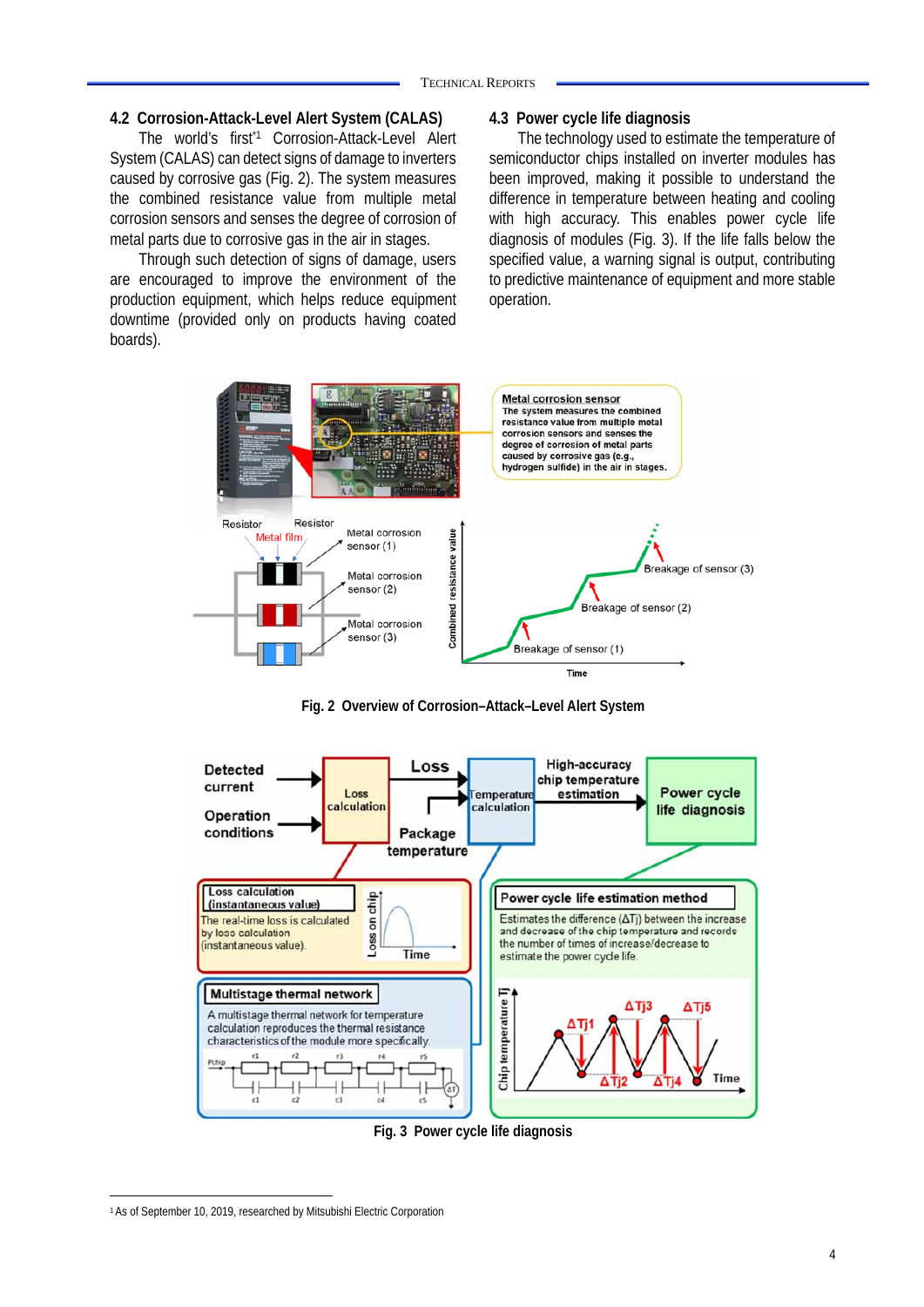#### **4.4 Maintenance through power supply from USB**

Through power supply from a PC (USB bus powered), even when the main circuit is off, FR Configurator2 can be used to set parameters (Fig. 4), enabling quick and safe maintenance.

### **5. Functional Safety**

#### **5.1 Compliance with functional safety standards**

The FR-E800 series satisfies functional safety standards (e.g., IEC61508 and SIL3) (Table 4), thus reducing the cost of introducing safety certifications. The series supports safety monitoring function standards (IEC61800-5-2), such as safe torque off (STO) and safely limited speed (SLS), contributing to reducing the number of external devices and maintenance time.

#### **5.2 Safety communication functions**

The FR-E800-SCE supports Ethernet-based safety

communication functions approved by international standards (Table 5). Safety signals can be input via networks, which can reduce the number of wires and I/O devices.

The FR-E800-SCE supports the CC-Link IE TSN safety communication function and many other safety communication protocols, which makes it easier to expand safety control systems that match the networks in use.

#### **5.3 SLS function without encoders**

The FR-E800-SCE employs a speed monitoring circuit that has been certified by functional safety standards and thereby supports the safely limited speed (SLS) function without encoders (Fig. 5). By eliminating the need for encoders, speed monitoring systems can be established with less wiring at lower cost.



**Fig. 4 Power supply from USB port** 

**Table 4 Safety standards compliance of the FR-E800 series**

| Model                       | Safety monitoring function | Safety integrity level |
|-----------------------------|----------------------------|------------------------|
| FR-E800<br><b>FR-E800-E</b> | <b>STO</b>                 | SIL2, Cat.3, PLd       |
| <b>FR-E800-SCE</b>          | STO, SS1, SBC, SLS, SSM    | SIL3, Cat.3, PLe       |

## **Table 5 Supported safety communication functions**

| Model                  | CC-Link IE TSN<br>safety communication<br>function | PROFIsafe <sup>*1</sup> | $CIP$ Safety <sup>*2</sup> | FSoE (Safety over<br>EtherCAT $)$ <sup>*3</sup> |  |
|------------------------|----------------------------------------------------|-------------------------|----------------------------|-------------------------------------------------|--|
| <b>FR-E800-[]SCEPA</b> |                                                    |                         |                            |                                                 |  |
| <b>FR-E800-[]SCEPB</b> |                                                    |                         |                            |                                                 |  |
| FR-E800-[]SCEPC        |                                                    |                         |                            |                                                 |  |

 $\bullet$ : Supported,  $\circ$ : To be supported in the future

1 "PROFISafe" is a registered trademark of Siemens Aktiengesellschaft.

2 "CIP safety" is a registered trademark of ODVA.

<sup>3</sup> "Safety over EtherCAT" is a registered trademark of Beckhoff Automation GmbH.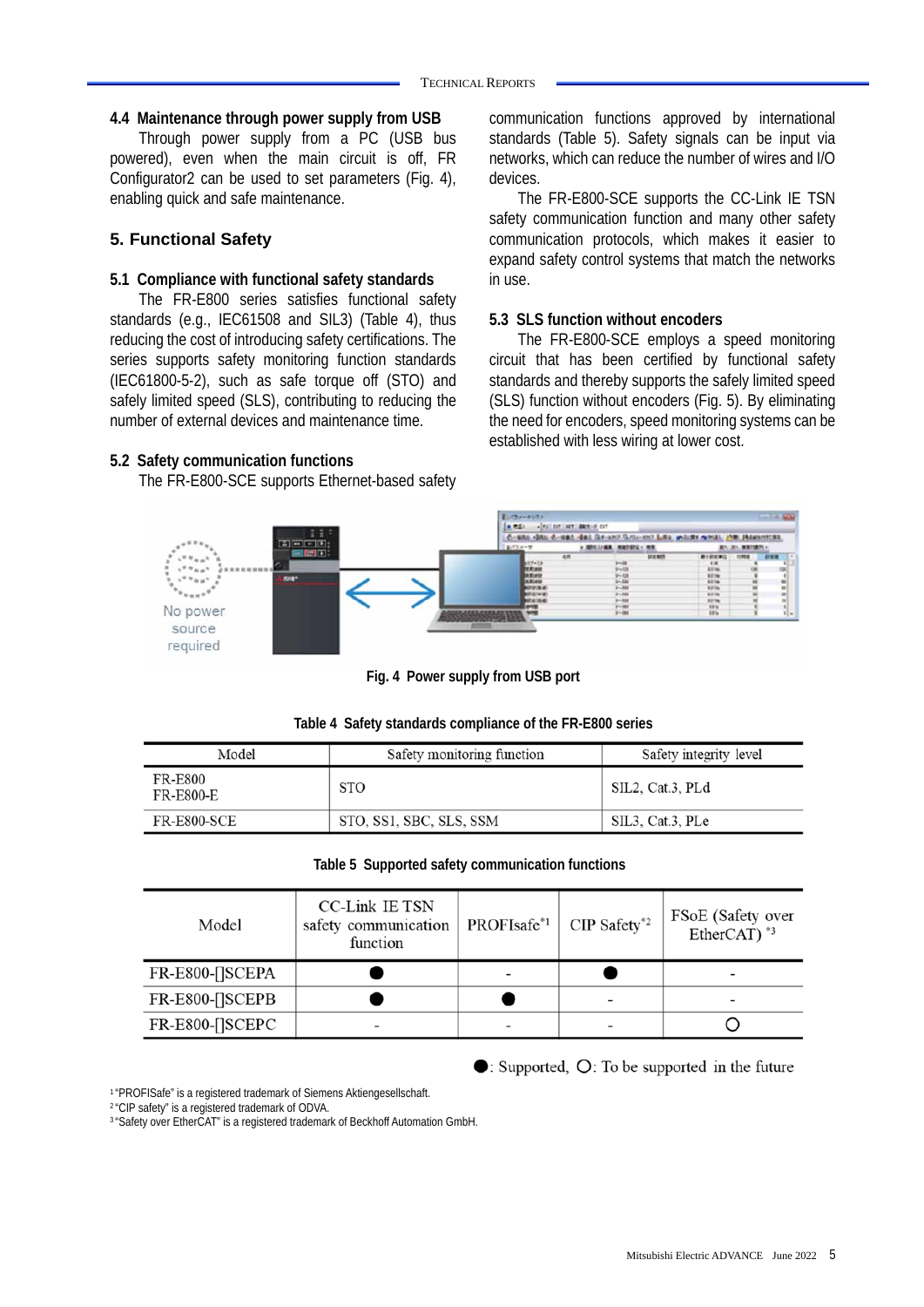#### **6. Compatibility with Systems**

#### **6.1 Provision of two ratings (light duty and normal duty)**

Thanks to improvements in the thermal design technologies, the models with the three-phase power input specification provide two ratings: light duty (LD) and normal duty (ND), for which the rated current and overcurrent capability vary (Table 6).

In an application in which no overload is required, smaller inverters can be selected based on the LD rating (for example, a 22-kW inverter can drive up to a 30-kW motor at the LD rating).

The rating can be switched simply by a parameter setting, which is useful when equipment specifications change, and also enables stock to be shared.

#### **6.2 Model with highly protective structure (IP67) installable on outside panels**

We are planning to add a new model with a highly protective structure (IP67) to our lineup, which can be used in severe environments (humid or dusty environments). The new model of inverter contains builtin peripheral devices (e.g., disconnect switch, electromagnetic compatibility (EMC) filter (class C2),

and communication options) and so can be installed outside a panel. This reduces the number of wires by systematic distribution of lines, saves space, and ensures safe communications for systems.

#### **6.3 Excellent drive performance**

For the first time in our compact inverters, the FR-E800 series supports vector control (vector control with encoders) and real sensorless vector control (vector control without encoders) (Tables 7 and 8). The series also supports premium efficiency motors and PM motors, and can be used in drive operations involving various solutions. In addition, the series supports high-speed operation for machining tools where precise machining (e.g., mirror planes) is required.

## **7. Environmental Adaptability**

#### **7.1 Model having coated boards (conforming to 3C2)**

For use in corrosive environments, we have added a standard model having coated boards that conforms to environmental standards (IEC60721–3–3 3C2) to our lineup.



**Fig. 5 Example of application of SLS function** 

|  |  | Table 6 Multiple rating specification |
|--|--|---------------------------------------|
|--|--|---------------------------------------|

| Load        | Rating | Rated overload current                                                         |
|-------------|--------|--------------------------------------------------------------------------------|
| Light load  | LD     | 120% 60 s, 150% 3 s (inverse-time characteristic)<br>Ambient temperature: 50°C |
| Normal load | ND     | 150% 60 s, 200% 3 s (inverse-time characteristic)<br>Ambient temperature: 50°C |